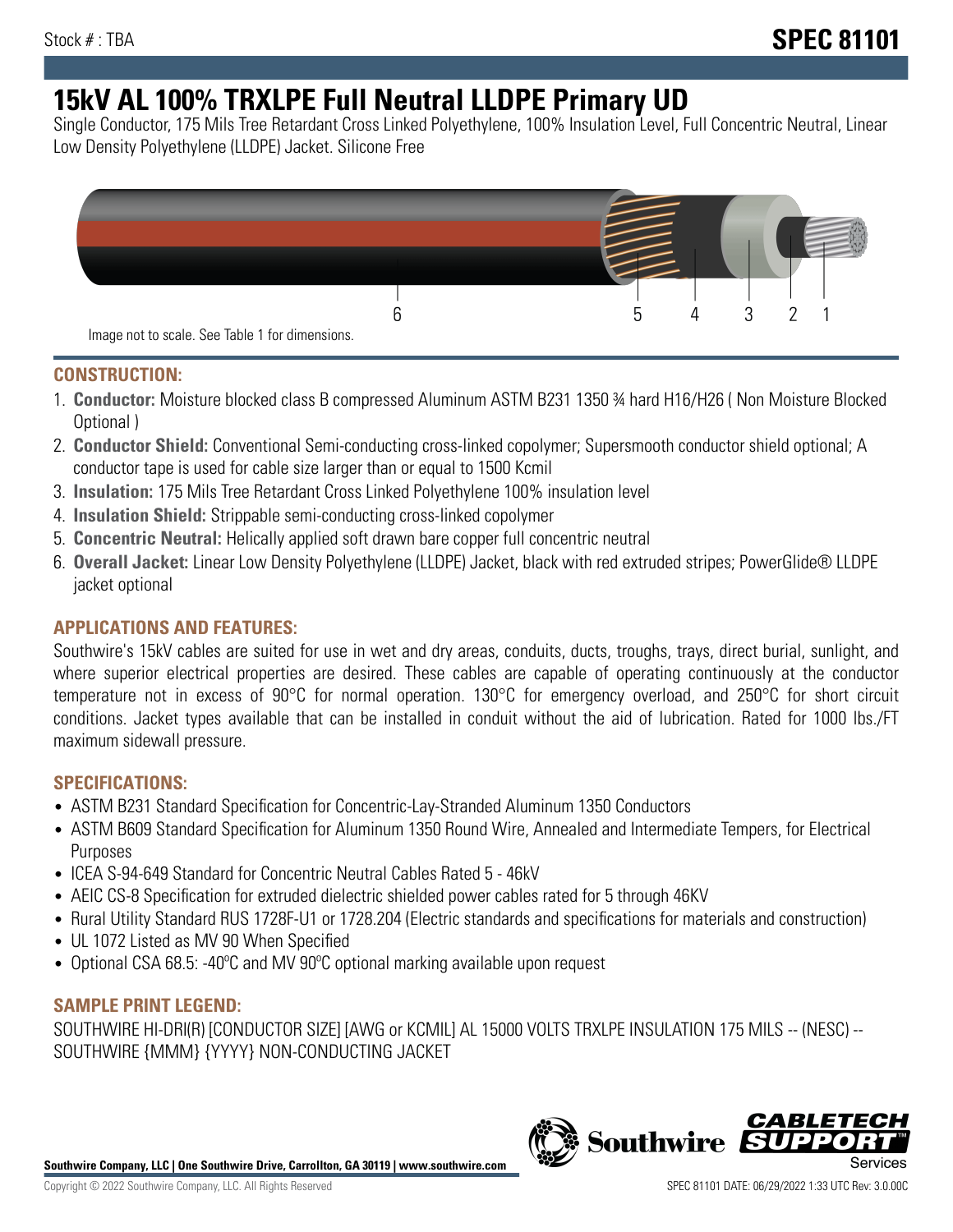## Stock # : TBA **SPEC 81101**

#### **Table 1 – Weights and Measurements**

| <b>Stock</b><br>  Number | Cond<br><b>Size</b> | <b>Diameter</b><br>Over<br>Conductor | <b>Diameter</b><br>Over<br>Insulation | lnsul.<br><b>Thickness</b> | Diameter<br>Over<br>Insulation<br><b>Shield</b> | Concentric<br><b>Neutral</b> | Neutral DC<br>Resistance<br>$25^{\circ}$ C | Jacket<br><b>Thickness</b> | Approx.<br><b>OD</b> | Approx.<br>Weight        | Min<br><b>Bending</b><br>Radius | Max Pull<br>Tension* |
|--------------------------|---------------------|--------------------------------------|---------------------------------------|----------------------------|-------------------------------------------------|------------------------------|--------------------------------------------|----------------------------|----------------------|--------------------------|---------------------------------|----------------------|
|                          | AWG/<br>Kcmil       | inch                                 | inch                                  | mil                        | inch                                            | No. x AWG                    | $\Omega$ /1000ft                           | mil                        | inch                 | $\mathsf{lb}$<br>/1000ft | inch                            | Ib                   |
| <b>TBA</b>               | (1)                 | 0.289                                | 0.676                                 | 75                         | 0.756                                           | 13x14                        | 0.202                                      | 50                         | 0.984                | 511                      | 7.8                             | 502                  |

All dimensions are nominal and subject to normal manufacturing tolerances

◊ Cable marked with this symbol is a standard stock item

\* Pulling tension based on pulling eye directly connected to conductor

† Super Smooth Conductor Shield

†† Solid Black Jacket

¥† Super Smooth Conductor Shield. HiDri Plus - moisture absorbing powder under jacket.

¥ HiDri Plus - moisture absorbing powder under jacket.

### **Table 2 – Electrical and Engineering Data**

| Cond.<br>Size | 'DC<br>Resistance<br>@ 25°C | АC<br>Resistance<br>$\oslash$ 90°C | Capacitive<br>Reactance @<br>60Hz | Inductive<br>Reactance<br>@ 60Hz | <b>Charging</b><br>Current | <b>Dielectric</b><br>Loss | Zero<br>Sequence<br>Impedance* | Positive<br>Sequence<br>Impedance* | Short<br>Circuit<br>Current @<br>30 Cycle | Allowable<br>Ampacity in<br>Duct 90°C1 | Allowable<br>Ampacity<br>Directly<br>Buried 90°C‡ |
|---------------|-----------------------------|------------------------------------|-----------------------------------|----------------------------------|----------------------------|---------------------------|--------------------------------|------------------------------------|-------------------------------------------|----------------------------------------|---------------------------------------------------|
| AWG/<br>Kcmil | $\Omega/1000$ ft            | $\Omega/1000$ ft                   | $M\Omega^*1000$ ft                | $\Omega/1000$ ft                 |                            | A/1000ft W/1000ft         | $\Omega/1000$ ft               | $\Omega/1000$ ft                   | Amp                                       | Amp                                    | Amp                                               |
|               | 0.211                       | 0.265                              | 0.050                             | 0.047                            | 0.174                      | 0.453                     | $0.457 + 0.088$ 0.267+ $0.047$ |                                    | 4758.3                                    | 140                                    | 175                                               |

\* Calculations are based on three cables triplexed / concentric shield / Conductor temperature of 90°C / Shield temperature of 45°C / Earth resistivity of 100 ohmsmeter

† Ampacities are based on Figure 7 of ICEA P-117-734 (Single circuit trefoil, 100% load factor, 90°C conductor temperature, earth RHO 90, 36" burial depth)

‡ Ampacities are based on Figure 1 of ICEA P-117-734 (Single circuit trefoil, 100% load factor, 90°C conductor temperature, earth RHO 90, 36" burial depth)

#### **Table 3 – Weights and Measurements (Metric)**

| Stock<br>Number | Cond.<br><b>Size</b> | Diameter<br><b>Over</b><br>Conductor | <b>Diameter</b><br><b>Over</b><br>Insulation | lnsul.<br><b>Thickness</b> | <b>Diameter</b><br>Over<br>Insulation<br><b>Shield</b> | Concentric<br>Neutral | Neutral DC<br>Resistance<br>$25^{\circ}$ C | Jacket<br><b>Thickness</b> | Approx.<br>0D | Approx.<br>Weight | Min<br>Bending<br>Radius | Max Pull<br>Tension* |
|-----------------|----------------------|--------------------------------------|----------------------------------------------|----------------------------|--------------------------------------------------------|-----------------------|--------------------------------------------|----------------------------|---------------|-------------------|--------------------------|----------------------|
|                 | AWG/<br>Kcmil        | mm                                   | mm                                           | mm                         | mm                                                     | No. x AWG             | $\Omega$ /km                               | mm                         | mm            | ka/km             | mm                       | newton               |
| <b>TBA</b>      | (1)                  | 7.34                                 | 17.17                                        | 4.44                       | 19.20                                                  | 13x14                 | 0.66                                       | 1.27                       | 24.99         | 760               | 198.12                   | 2234                 |

All dimensions are nominal and subject to normal manufacturing tolerances

◊ Cable marked with this symbol is a standard stock item

\* Pulling tension based on pulling eye directly connected to conductor

† Super Smooth Conductor Shield

†† Solid Black Jacket

¥† Super Smooth Conductor Shield. HiDri Plus - moisture absorbing powder under jacket.

¥ HiDri Plus - moisture absorbing powder under jacket.



Southwire Company, LLC | One Southwire Drive, Carrollton, GA 30119 | www.southwire.com **Second Company, COVID Services**